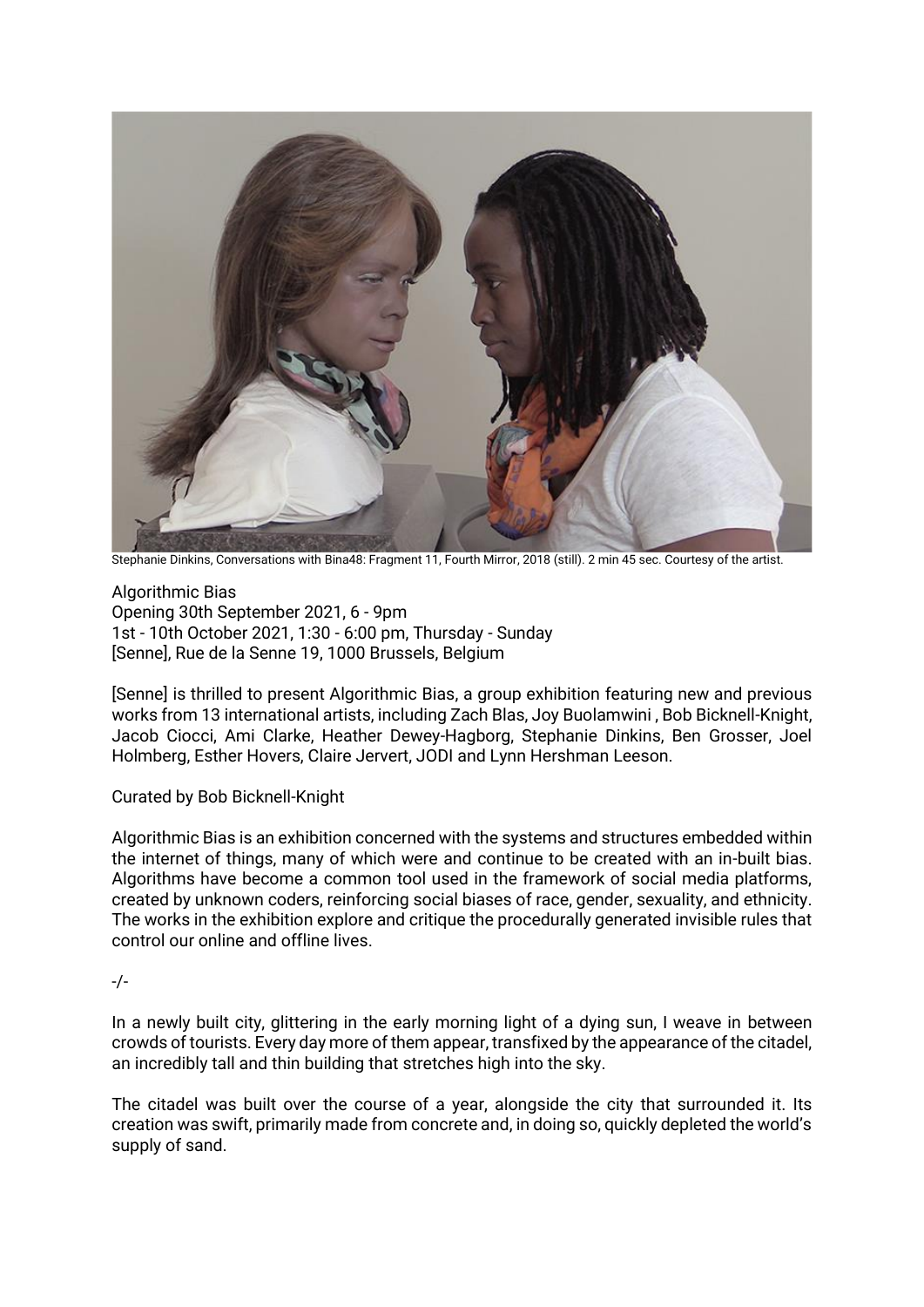Small, incredibly conspicuous, permanent surveillance towers had been built on every street. By some, they were seen as overt forms of hostile architecture, restricting any and all acts of rebellion. Others, who lived and worked in the citadel, believed in the towers and their embedded technologies, helping the city's civilians to live a happier, healthier lifestyle.

You see, each tower was equipped with high tech CCTV equipment, connected to a complex algorithm that detects abnormal behaviour within an observed environment. These visionbased surveillance techniques detect and classify intrusion, loitering, and violence, among other, more militant, behaviour.

I used to wonder what those terms actually meant, in the world of the real, detached from their original spawn points; overtly clinical board rooms and glass office spaces. I guess, a more important question might be who, then, is tasked with allocating examples of such behaviour? Examples that will train the algorithm to detect these occurrences quickly and swiftly on a regular basis, continuing to keep the city safe.

Algorithms, and the process of machine learning in particular, require a huge amount of data, labelled and tagged. To identify certain intrusive or violent behaviour, machines need to have their vision refined, being fed massive quantities of manually annotated imagery to efficiently identify patterns. For some time, low paid human beings have been used, crowdsourced through companies who employ a global workforce to annotate endless datasets. These growing collections of data are then used by companies in different platforms and programmes around the world.

Some of these temporary employees live on the outskirts of the city, housed in vast, hive like structures, buried beneath the ground. They, like you and I, live and work every day of their lives, toiling under the weight of the world whilst dreaming of avarice and the pure potentiality of what might have been.

Who then, can be trusted to teach the machines, when human beings are both born with, and taught to have, an in-built bias? We are intricate creatures, living highly charged, emotional lives. These workers are merely one layer of an increasingly complicated stack, filled with interlocking grids, connecting digital and physical beings to create a cohesive, evolving, cybernetic organism.

Generally, I keep my head down when near the citadel, afraid of what worlds reside within this fortress like apparition. It is, as they say, better to be a toad hidden under a stone than a butterfly crushed beneath it.

Unlike citizens of the city, tourists are permitted to come and go as they please, unobstructed by a complex social credit system that prevents many from leaving this concrete abyss. As a citizen everything you do is tracked and recorded, from the purchases you make to being reprimanded at work. The local government works with public and private companies to maintain a constantly shifting database. Residents are ranked on a varied scale, determining whether they're able to eat at certain restaurants, socialise in public, or travel outside of the city.

There have been times in the past where I've been flagged by the system, mistaken for someone else of similar age, stature, or race. It has affected my overall ranking, but if I continue to work hard, and prove that I'm a happy cog, I'll be able to up my score and escape this city.

-/-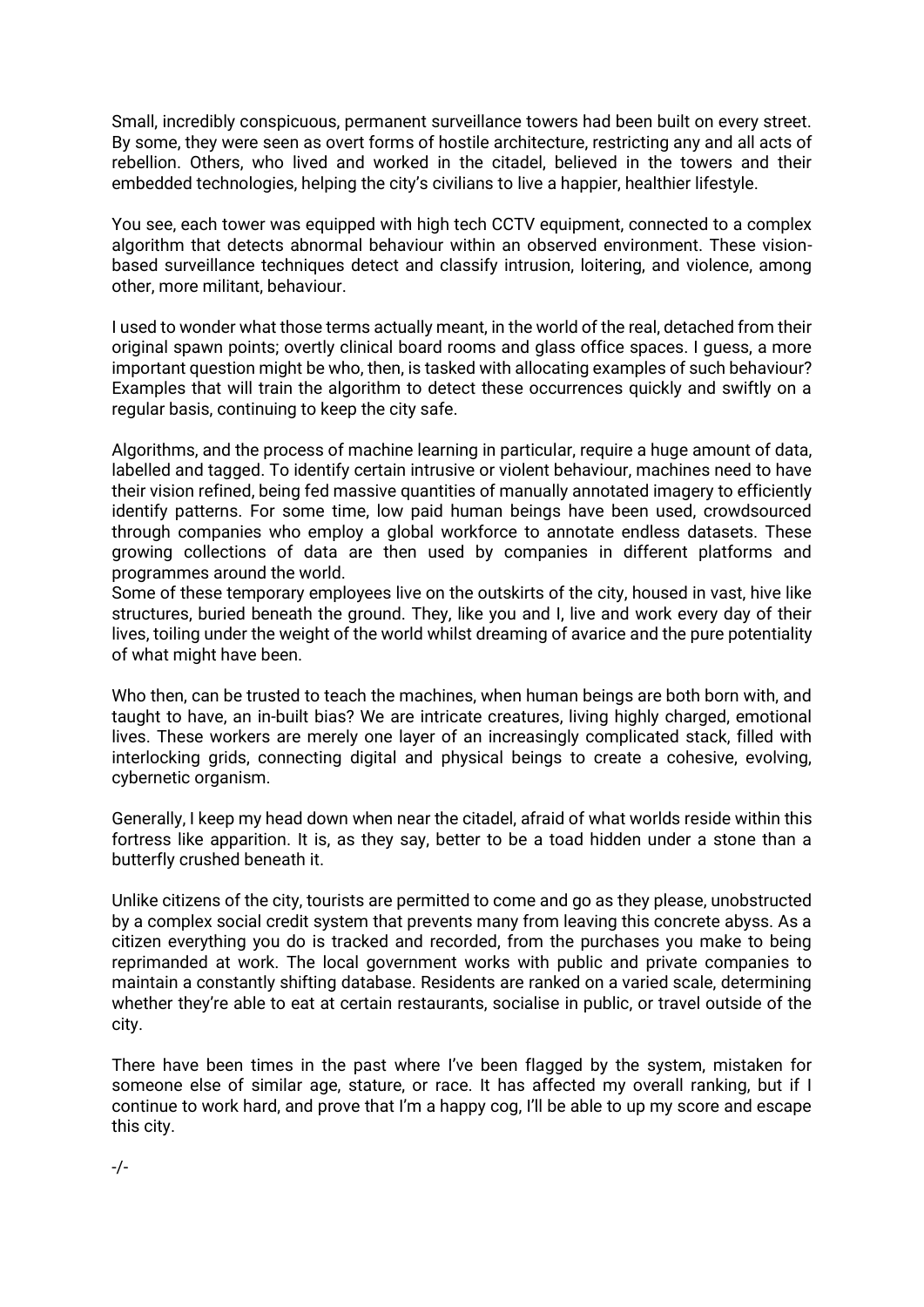**Zach Blas** (b. 1981, US) is an artist, filmmaker, and writer whose practice spans moving image, computation, theory, performance, and science fiction. He is a Lecturer in the Department of Visual Cultures at Goldsmiths, University of London. Blas has exhibited, lectured, and held screenings internationally, recently at the de Young Museum, Tate Modern, Walker Art Center, 2018 Gwangju Biennale, the 68th Berlin International Film Festival, Matadero Madrid, Los Angeles County Museum of Art, Art in General, Gasworks, Van Abbemuseum, Institute of Contemporary Arts Singapore, e-flux, Whitechapel Gallery, ZKM Center for Art and Media, and Museo Universitario Arte Contemporáneo. Recent works have addressed fantasies of artificial intelligence, policing as mysticism, the crystals balls of Silicon Valley, time travel, and dildos. His practice has been supported by a Creative Capital award in Emerging Fields, the Arts Council England, and Edith-Russ-Haus für Medienkunst. Blas's writings can be found in the collections You Are Here: Art After the Internet, Documentary Across Disciplines, Queer: Documents of Contemporary Art, and e-flux journal. His work has been written about and featured in Artforum, Frieze, ArtReview, BBC, The Guardian, and The New York Times. Blas is a 2018-2020 UK Arts and Humanities Research Council Leadership Fellow.

**Joy Buolamwini** (b. 1989, CA) is a computer scientist, and digital activist who uses art and research to illuminate the shortcomings of artificial intelligence. She founded the Algorithmic Justice League to create a world with more equitable and accountable technology. Her TED Featured Talk on algorithmic bias has over 1 million views. Her MIT thesis methodology uncovered large racial and gender bias in AI services from companies like Microsoft, IBM, and Amazon. In addition to advising elected officials during US congressional hearings, she serves on the Global Tech Panel to advise world leaders and executives on reducing AI harms.

Buolamwini has written op-eds on the impact of AI for publications like TIME Magazine and New York Times. Her spoken word visual audit "AI, Ain't I A Woman?" which shows AI failures on the faces of iconic women like Serena Williams, Oprah Winfrey, and Michelle Obama has been part of exhibitions ranging from Ars Electronica to the Barbican Centre, UK. A Rhodes Scholar and Fulbright Fellow, Joy has been named to notable lists including the Bloomberg50, Forbes Top 50 Women in Tech (youngest), and Fortune Magazine (40under40) named her "the conscience of the AI revolution". She holds graduate degrees from Oxford University and MIT; and a bachelor's from the Georgia Institute of Technology. As a former pole vaulter, she still holds Olympic aspirations if not realities.

**Bob Bicknell-Knight** (b. 1996, Suffolk, UK) is an artist, curator and writer, working in painting, sculpture, video, installation and digital media. His work is influenced by surveillance capitalism and responds to the hyper consumerism of the internet, exploring ideas surrounding the automation of work and global power structures, as well as critically examining contemporary technologies. Bicknell-Knight is also the founder and director of isthisit?, a platform for contemporary art, exhibiting over 800 artists since its creation in May 2016.

Selected solo and duo exhibitions include Eat The Rich at Galerie Sono, Paris (Upcoming, 2021), Pickers at INDUSTRA, Brno, Czech Republic (Upcoming, 2021), It's Always Day One at Office Impart, Berlin (2021), Bit Rot at Broadway Gallery, Letchworth (2020), The Big Four, duo show with Rosa-Maria Nuutinen at Harlesden High Street, London (2019), Wellness, Ltd., duo show with Erin Mitchell at Galerie Manque, New York (2019), State of Affairs at Salon 75, Copenhagen (2019), CACOTOPIA 02 at Annka Kultys Gallery, London (2018) and Sunrise Prelude at Dollspace, London (2017). Bicknell-Knight has spoken on panel discussions and given artist talks at panke.gallery, Berlin (2021), Contemporary Calgary, Canada (2020), Tate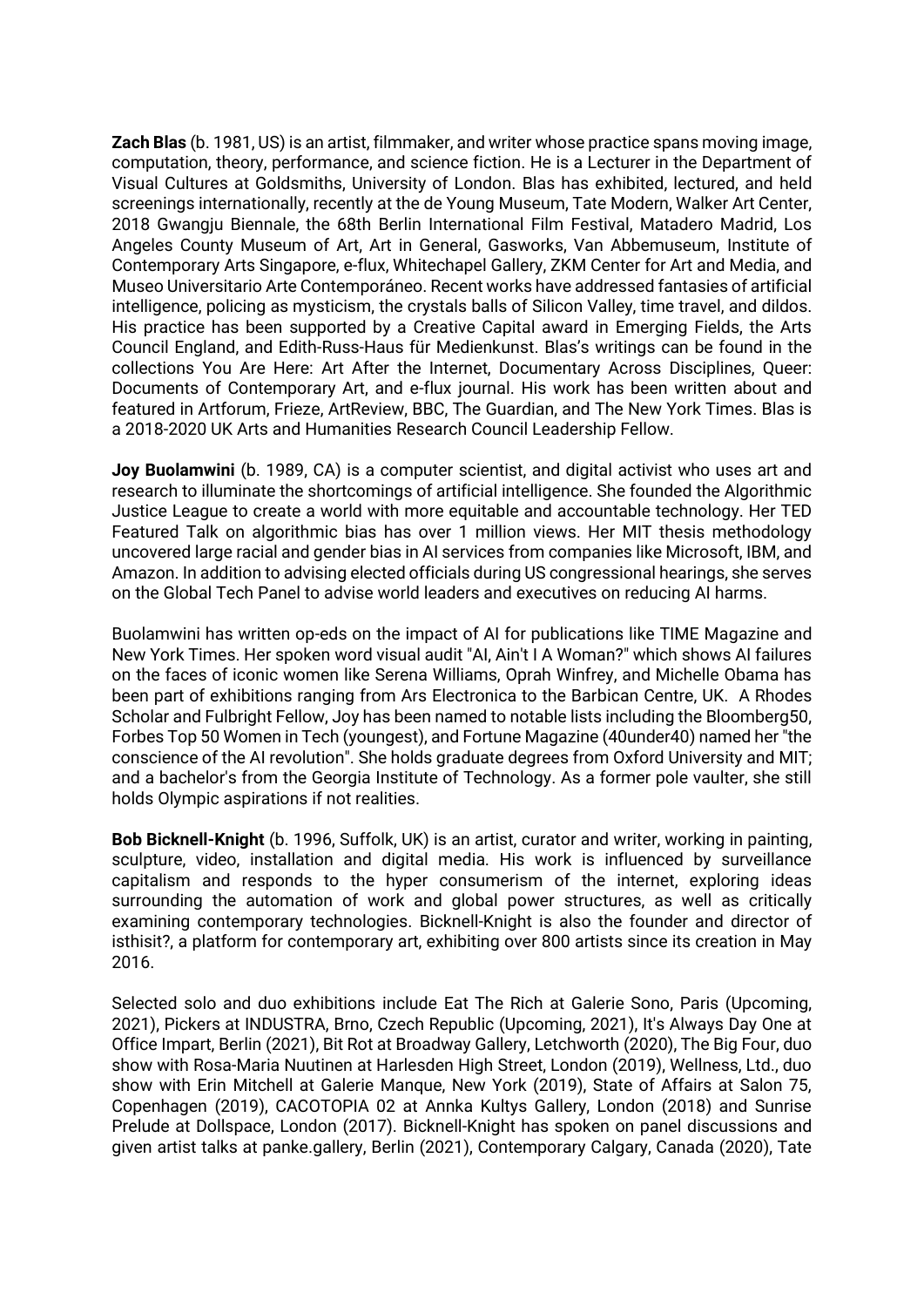Modern, London (2019), University of Cambridge, Cambridge (2019), Camberwell College of Arts, London (2019) and Goldsmiths, University of London, London (2018).

**Jacob Ciocci** (b. 1977, US) is a multimedia artist and musician. Ciocci is a founding member of the influential art collective Paper Rad whose work in the field of net.art – one of contemporary arts' recent movements of the true avant-garde – helped ignite the genre, and is considered formative to a generation of younger artists whose works deals with the digital. He is also a co-founder of the long running electronic music and performance group, Extreme Animals (see Spotify!). Ciocci has had solo exhibitions with Foxy Productions, New York; Interstate Projects, New York; Anthology Film Archives, New York; Cooper Cole Gallery, Toronto; and And/Or Gallery, Los Angeles. He has exhibited and performed at a range of venues, including MOMA, the New Museum, and the Tate Britain.

**Ami Clarke** is an artist, writer, and educator, working within the emergent behaviours that come of the complex protocols of platform capitalism in everyday assemblages, with a focus on the inter-dependencies between code and language in hyper-networked culture. My research focus' on algorithmic governance and performative modes of production from a feminist post-human position. I utilise various digital media, often distributed, with aspects of live programming, to produce video/sound and spoken word performance. My work is conceptually framed in ways that means critique is articulated through its production, drawing out the new (old) behaviours emerging from human engagement with technology through performative modes.

She is also founder of Banner Repeater; a reading room with a public Archive of Artists' Publishing and project space, opening up an experimental space for others, on a working train station platform at Hackney Downs station, London. Ideas that come of publishing, distribution, and dissemination, that lead to a critical analysis of post-digital art production, are shared in her practice as an artist and inform the working remit of Banner Repeater.

**Dr. Heather Dewey-Hagborg** (b. 1982, US) is a transdisciplinary artist and educator who is interested in art as research and critical practice. Her controversial biopolitical art practice includes the project Stranger Visions in which she created portrait sculptures from analyses of genetic material (hair, cigarette butts, chewed up gum) collected in public places.

Heather has shown work internationally at events and venues including the World Economic Forum, the Daejeon Biennale, the Guangzhou Triennial, and the Shenzhen Urbanism and Architecture Biennale, the Van Abbemuseum, Transmediale and PS1 MOMA. Her work is held in public collections of the Centre Pompidou, the Victoria and Albert Museum, and the New York Historical Society, among others, and has been widely discussed in the media, from the New York Times and the BBC to Art Forum and Wired.

Heather has a PhD in Electronic Arts from Rensselaer Polytechnic Institute. She is an artist fellow at AI Now, an Artist-in-Residence at the Exploratorium, as well as Science Center, and is an affiliate of Data & Society.

She is also a co-founder and co-curator of REFRESH, an inclusive and politically engaged collaborative platform at the intersection of Art, Science, and Technology.

**Stephanie Dinkins** (b. 1964, US) is a transmedia artist who creates platforms for dialog about artificial intelligence (AI) as it intersects race, gender, aging, and our future histories. She is particularly driven to work with communities of color to co-create more inclusive, fair and ethical artificial intelligent ecosystems. Dinkins' art practice employs lens-based practices,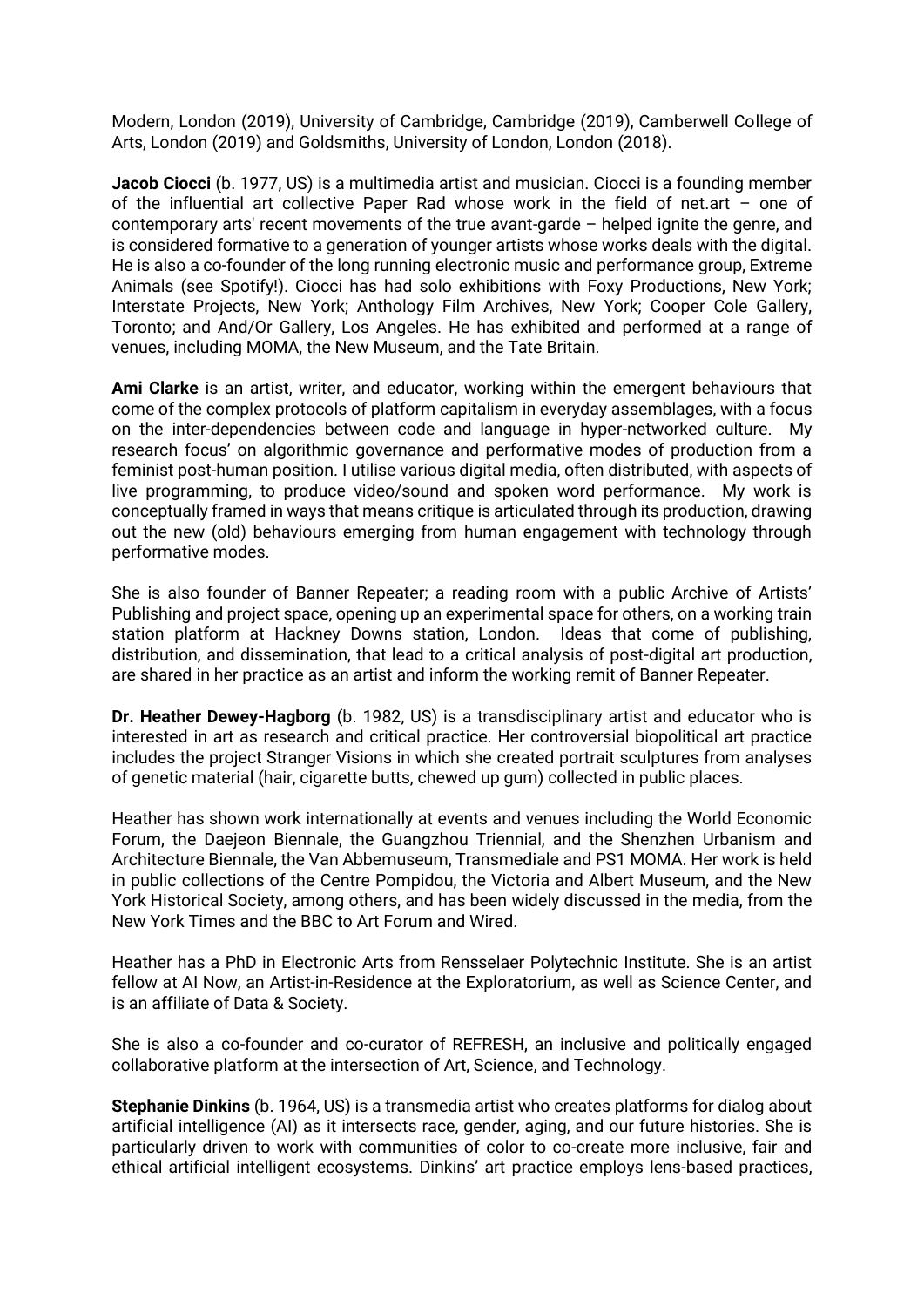emerging technologies and community engagement to confront questions of bias in AI, consciousness, data sovereignty and social equity. Investigations into the contradictory histories, traditions, knowledge bases and philosophies that form/in-form society at large underpin her thought and art production.

Dinkins earned an MFA from the Maryland Institute College of Art in 1997 and is an alumna of the Whitney Independent Studies Program. She exhibits and publicly advocates for inclusive AI internationally at a broad spectrum of community, private and institutional venues  $-$  by design. Dinkins is a 2019 Creative Capital Grantee as well as a 2018/19 Soros Equality Fellow, Data and Society Research Institute Fellow and 2018 Sundance New Frontiers Story Lab Fellow. Past residencies include Eyebeam, Pioneer Works Tech Lab, NEW INC, Blue Mountain Center; The Laundromat Project; Santa Fe Art Institute and Art/Omi. The New York Times recently featured Dinkins in its pages as an AI influencer. Apple Inc recognized Dinkins' research and community-centered efforts by featuring her as a local hero in their "Behind the Mac" ad campaign (Brooklyn, NY edition). Wired, Art In America, Artsy, Art21, Hyperallergic, the BBC, Wilson Quarterly and a host of popular podcasts have recently highlighted Dinkins' art and ideas.

**Ben Grosser** focuses on the cultural, social, and political effects of software. What does it mean for human creativity when a computational system can paint its own artworks? How is an interface that foregrounds our friend count changing our conceptions of friendship? Who benefits when a software system can intuit how we feel? To examine questions like these, he constructs interactive experiences, machines, and systems that make the familiar unfamiliar, revealing the ways that software prescribes our behavior and thus, how it changes who we are.

Grosser's works have been exhibited at major international venues, exhibitions, and festivals, including Eyebeam in New York, Somerset House and the Barbican Centre in London, Museu das Comunicações in Lisbon, Museum Kesselhaus in Berlin, FILE in São Paulo, Digital Arts Festival in Athens, Piksel in Bergen, Japan Media Arts Festival in Tokyo, WRO Media Art Biennale in Wroclaw, Science Gallery in Dublin / London / Detroit, Museum Ludwig in Cologne, Kunsthaus Langenthal in Switzerland, IMPAKT in Utrecht, and Galerie Charlot in Paris. His work is currently on view as part of AI: More than Human at the World Museum in Liverpool, and Send Me To Endless Happy Warning at Galerie TIC in Brno. Upcoming exhibitions include AI: More than Human at the Fernán Gómez Centro Cultural in Madrid ('22), Hooked at Science Gallery Atlanta ('22), UP CLOSE at MOD in Adelaide, Deep Truth at Rijksmuseum Twenthe in Rotterdam ('21), Artifacts at Casa Hoffmann in Bogotá, and a solo exhibition titled Software for Less at arebyte Gallery in London.

**Joel Holmberg** (b. 1982, US) is trained as a sculptor but works in a variety of formats, including analog and digital media. He approaches the Internet with an artist's sensitivity and a hyperawareness of the ironies, absurdities, and paradoxes it often fosters. Though his tonguein-cheek works often have an air of merry prankster–ism about them, they also seem to stem from an underlying sincerity, a quest to capture and highlight the human aspects of (as he terms it) "corporatized" digital mediums. He is a member of the web-based collective Nasty Nets.

Holmberg received his BFA from Virginia Commonwealth University (2005) and his MFA from Yale University (2013). He has had solo exhibitions at American Contemporary, New York (2014 and 2013), Harmony Murphy Gallery, Los Angeles (2014), Cleopatra's, Brooklyn (2014), NADA, Miami Beach (2013), Outpost, Norwich, England (2012), and PMgalerie, Berlin (2011). He has participated in group exhibitions at Foxy Production, New York (2014), American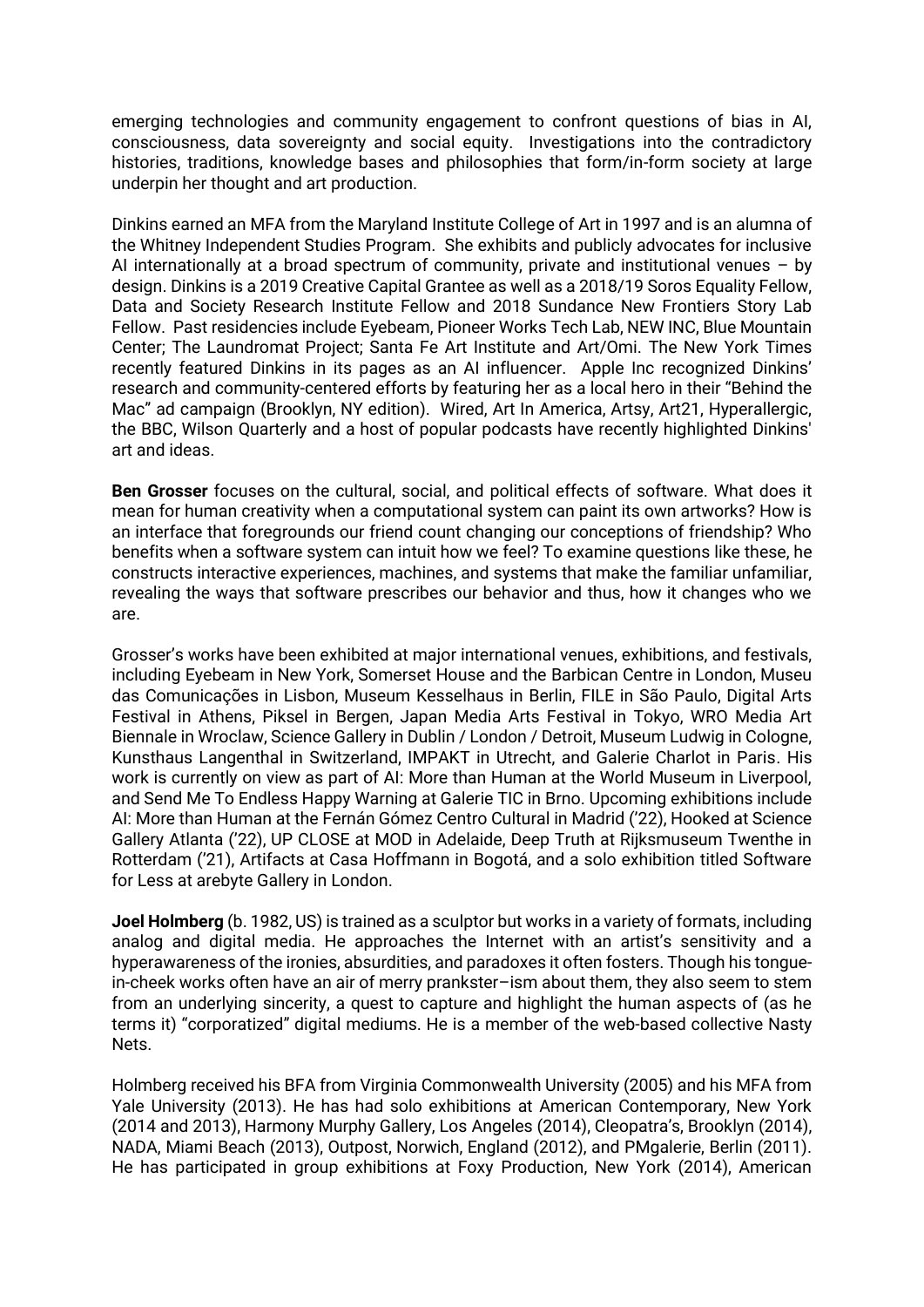Contemporary, New York (2014 and 2013), Ullens Center for Contemporary Art, Beijing (2014), So What Space, Brooklyn (2013), Kettle's Yard, Cambridge, England (2013), the Museum of the Moving Image, New York (2012), the 9th Shanghai Biennale (2012), W139, Amsterdam (2011), the New Museum, New York (2010), Detour, Vienna (2010), Townhouse Gallery, Cairo (2010), Art Dubai (2010), Espace multimédia gantner, Belfort, France (2010), Nederlands Instituut voor Mediakunst, Amsterdam (2009), 3rd Fotofestival, Mannheim, Germany (2009), Sculpture Park, Atelierhof Kreuzberg, Berlin (2009), the Sundance Film Festival, Park City, Utah (2009), the New York Underground Film Festival (2008), Rhizome.org, New York (2007), and Eyebeam, New York (2005).

**Esther Hovers** (b. 1991, NL) investigates how power, politics and control are exercised through urban planning and the use of public space. She was trained as a photographer but creates installations in which photographs, drawings, text and film play an equal part. She is interested in finding poetic translations for power structures and technological developments.

Esther Hovers has exhibited at Aperture Foundation in New York City; Lianzhou Photo Festival in China; and Foam Photography Museum of Amsterdam, et al. Her work has been published in The New York Times; The Washington Post; M – Le Magazine du Monde and Wired, among other publications. In 2019 Hovers was an artist-in-residence at NARS Foundation (The New York Art Residency and Studios) in Brooklyn, New York.

**Claire Jervert** is a multi-disciplinary artist whose work examines the impact of new technologies, such as AI, VR and androids. Her work has been exhibited in museums and galleries throughout the United States and internationally, including: Duty Free, Chelsea College of Art, London, UK curated by Bob Bicknell-Knight; A View from the Cloud, co-produced by Streaming Museum and World Council of Peoples for the United Nations, New York, NY; Android Portrait Project, exhibition and artist talk, International Symposium of Electronic Art, Hong Kong; Belong. Here. Now, Art Basel/Miami Design, Miami, FL; MTV Momentum Technology Videos Film Festival, Institute of Women and Art, Rutgers University, NJ; AR (Augmented Reality) Intervention, Thin Air Gallery, Bushwick, NY; and Sirve Verse, La Paternal Project Space, Buenos Aires, AR.

She is a former member of the Stevens Institute of Technology Advisory Committee on Art and Technology who has received awards from the Mid-Atlantic Arts Foundation, Atlantic Center for the Arts, and Bronx Museum. Reviews include the New York Times, The New Yorker, and Frieze, among others.

**JODI** - the art collective consisting of Joan Heemskerk (NL, 1968) and Dirk Paesmans (BE, 1965) - pioneered web-based art in the mid-1990s. Their work uses the widest possible variety of media and techniques, from installations, software and websites to performances and exhibitions. In a medium-specific way, they (de)construct and analyze the languages of new media: from visual aesthetics to interface elements, from codes and features to errors and viruses. They challenge the relationship between technology and users by subverting our expectations about the functionalities and conventions of the systems that we depend upon every day. Paesmans and Heemskerk have a background in video art and photography respectively. Both attended CADRE, the electronic arts laboratory at San Jose State University in California; Dirk Paesmans also studied with Nam June Paik at the Kunstakademie in Dusseldorf. The duo works together since 1995.

JODI's work is featured in most art historical volumes about electronic and media art, and has been exhibited widely at venues such as Documenta X, Kassel; Stedelijk Museum, Amsterdam; ZKM, Center for Art and Media, Karlsruhe; Bonner Kunstverein and Artothek, Bonn;